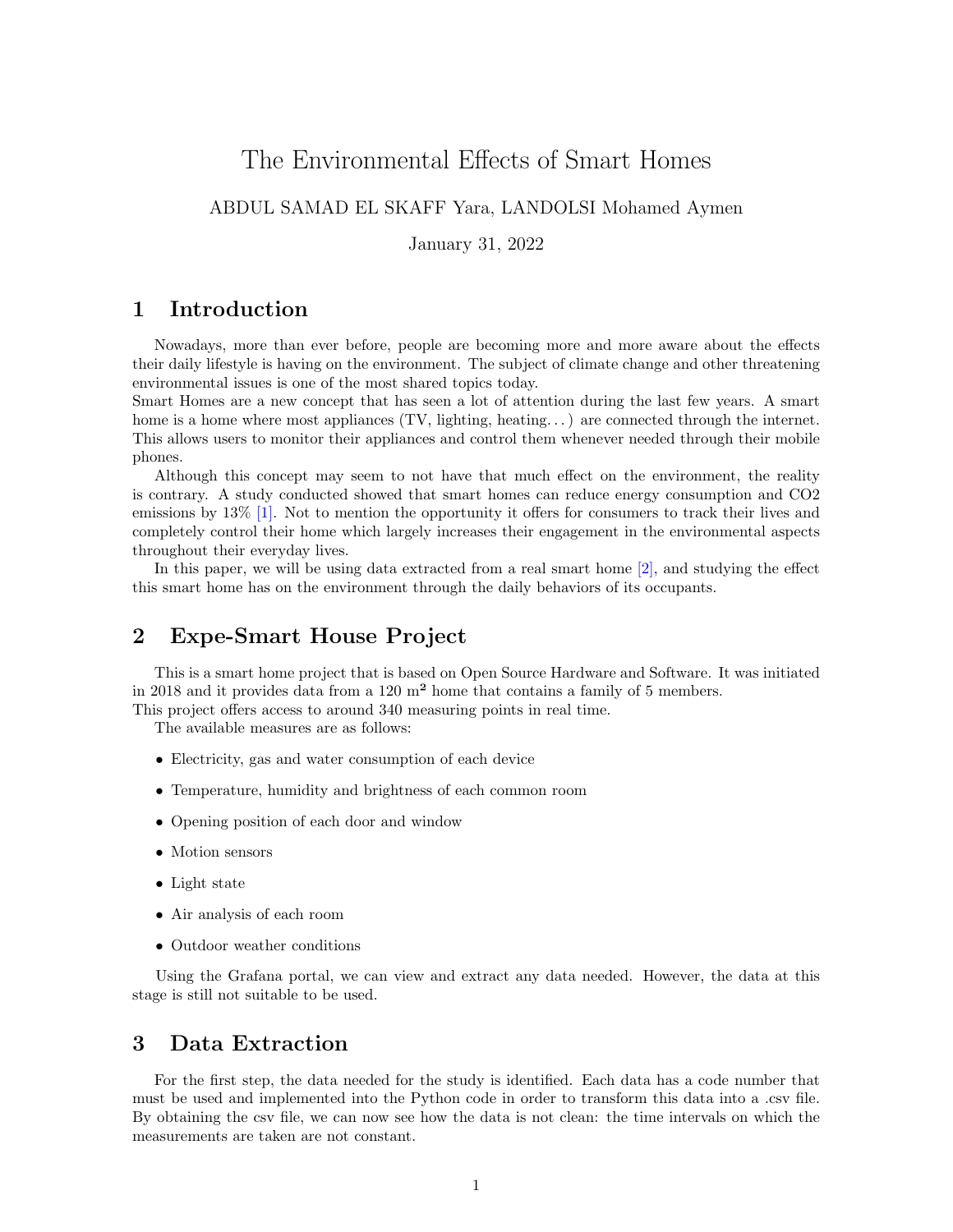This of course affects the accuracy of the graph we would have if we tried to draw this data. Furthermore, we were more interested in visualizing the data hourly (some sensors have hourly data measurements but others measure every 5 minutes for example) because this simplifies the graph and allows better analysis and understanding of what's going on.

The data needed for this project are:

- Energy Consumption
- Power consumption of different appliances
- CO2 Concentration
- Luminosity

For the above stated reasons, an algorithm dedicated for data cleaning was required. The algorithm was implemented on Google Collab (using python language). The code used is the following:

```
#power
from re import M
import math
import pandas as pd
import numpy as np
import matplotlib.pyplot as plt
df = pd.read_csv('Lumin.csv', delimiter=',')
time data = df['Time'] . \n  tolist()consumption_data = df['Salon'].tolist()
for i in range(0, len(time_data)):
 M=time_data[i].split(' ') #M[0] is date; M[1] is time
 Hour=M[1].split(':') #Hour[0] is the hour
  Day=M[0].split('-') #Day[2] is the day
  time_data[i]=Day[2]+Hour[0]
print(time_data)
clean_time_data =[]
clean_time_data.append(time_data[0])
clean_{co2} data = []clean_co2_data.append(consumption_data[0])
for i in range(\theta, len(time_data)-1):
  if (int(time_data[i+1]):=int(time_data[i])):
    clean_time_data.append(time_data[i+1])
    clean_co2_data.append(consumption_data[i+1])
fig, ax = plt.subplots()ax.plot(clean_time_data , clean_co2_data, c='b', marker='o', ms=3, alpha=0.5)
plt.show()
df = pd.DataFrame(data={'time': clean_time_data, 'value': clean_co2_data})
print(df)
df.to_csv("CleanLumin.csv", index=False)
```
Figure 1: Code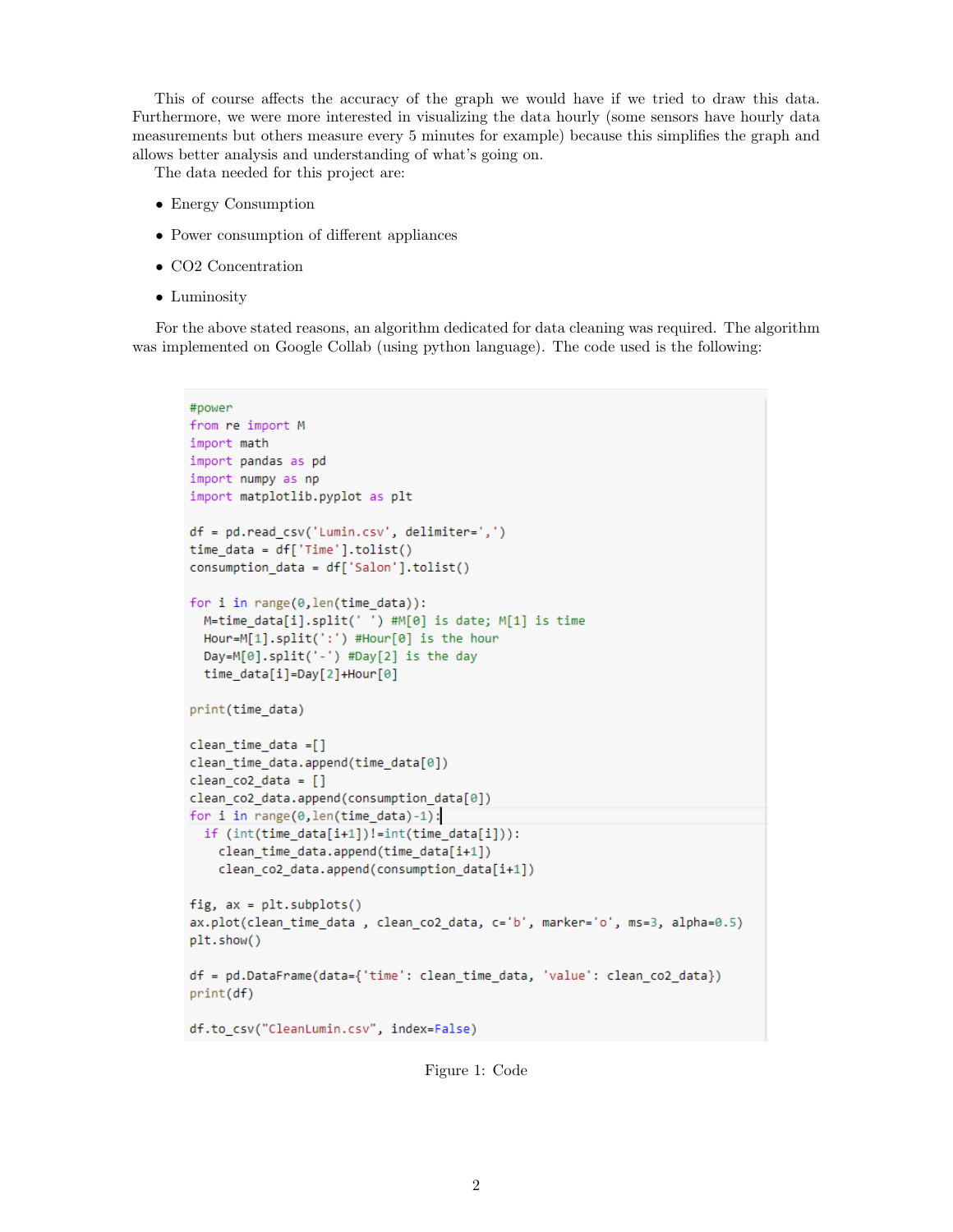Figure1 shows the difference between cleaned and uncleaned data for TV power consumption. The clean data X-axis values that are made to show the day and the time at once; the first two digits are dedicated for the day and the last 2 digits for the time. For example:  $1422$  is  $14<sup>th</sup>$  of January at 22:00. All days are in month of January only and for the year 2022.



Figure 2: Clean Vs Unclean data

# 4 Data Representation and Analysis

In this part, we will be representing the data obtained in form of graphs and then performing their analysis. This will allow us to create a general idea of how families live in smart homes, how they consume electricity and energy, and if this smart home installation is really affecting their daily habits. All data will be collected for the period from  $13/01/2022$  till  $17/01/2022$  and with a time step of one hour.

#### 4.1 Energy Consumption

If we take a look at the hourly energy consumption (Figure2), we can notice that it's variation is basically typical. The consumption is barely varying during the day, and shows peaks at 7:00 in the morning and 11:00 in the afternoon.



Figure 3: Hourly Energy Consumption

Basically, this is due to the fact that usually house members prepare themselves to leave home around that time of the day and this generates more energy consumption. In addition, they all return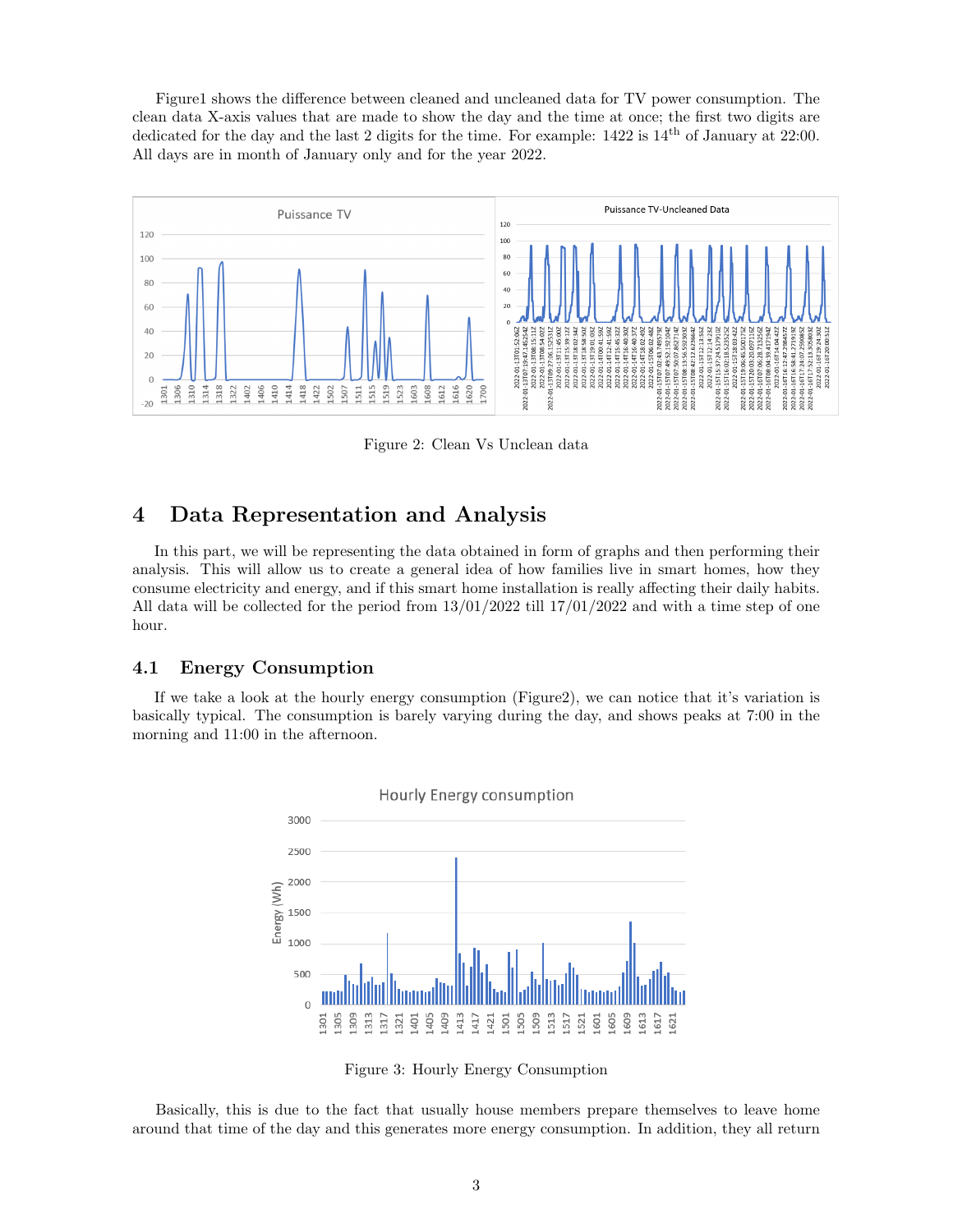home at around 11:00 and perform their daily needs (cooking, turning on water heater, turn on the lights, TV...) which causes even higher energy consumption peaks than those that take place at 7:00.

One can also notice that for the 15 of January, the consumption is quite different and this is because this day happens to by Saturday, which is why the family members' routines differ and hence their energy consumption.



Daily Energy Consumption

Figure 4: Daily Energy Consumption

The daily energy consumption of the family members has an average of 10KWh. If we take this average to calculate the average yearly energy consumption, we will get around 3800KWh. According to Engie, the average home in France has around 4700KWh energetic consumption each year [\[3\].](https://particuliers.engie.fr/electricite/conseils-electricite/conseils-relever-compteur-electricite/consommation-electrique-francais.html) Smart home devices such as LEDs, appliances, and smart plugs use less energy. In addition, most smart home appliances allow scheduling and remote control systems which plays a big role in energysaving.

#### 4.2 Power Consumption of Appliances

This section is dedicated to study the power consumed by different appliances installed in the house.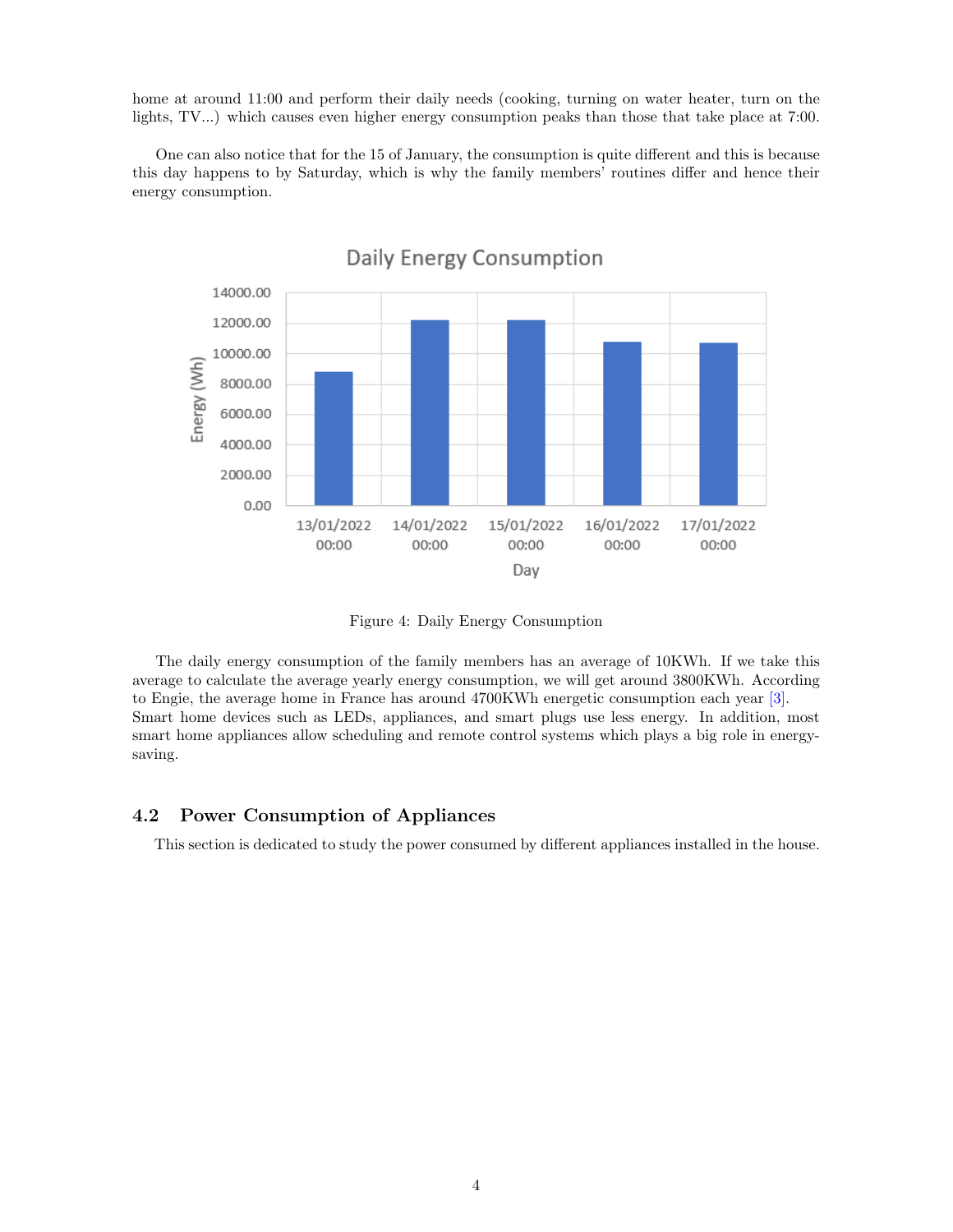

Figure 5: Appliances Power Consumption



Figure 6: Appliances Power Consumption

The power consumed by most appliances is obviously intermittent. The trends show peaks at time of consumption, and then go back to zero. Although this is for sure possible in a non-smart home, it is basically much easier to attain in smart homes. This due to the fact that most smart devices automatically shut down when they detect that they are not in use. In addition, smart devices can be also scheduled to turn off at designated times. This reduces the duration of peaks in power consumption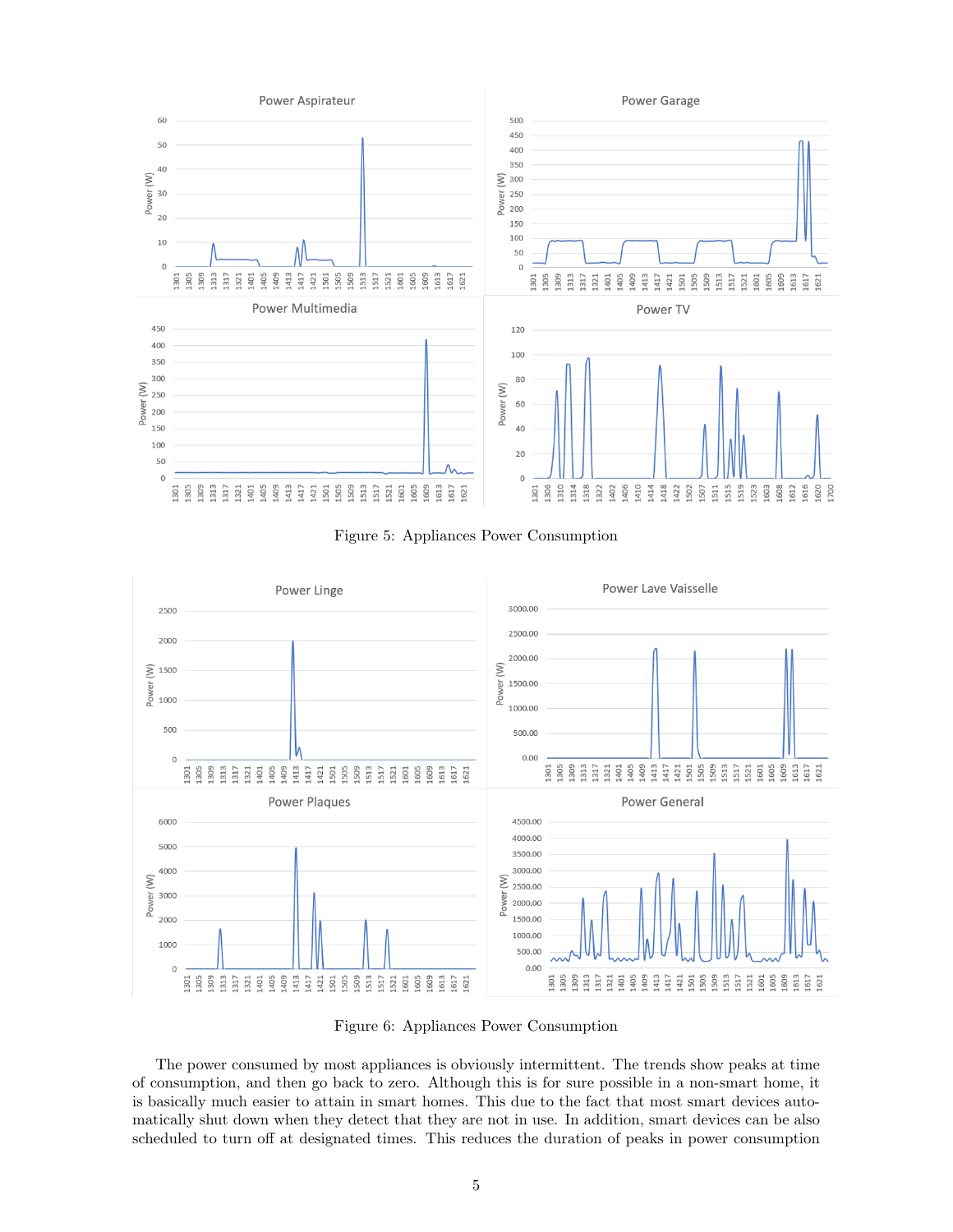and hence increases the times where consumption is zero (devices are turned off).

The general power consumption is represented in the fourth graph in Figure5. We can notice that on a typical day, the families' power consumption is at it's lowest from 21:00 till the next day at around 5:00 or 6:00. These are the times where most members are not home. Except for the 15th which is a Saturday, where the family consumed power for a longer time due to their presence at home all day. The peak can be seen on the  $16<sup>th</sup>$  of January (Sunday).

#### 4.3 Luminosity

The luminosity can be detected in all rooms of the house, in this part only the salon will be considered as an example.



Figure 7: Luminosity in salon

We can note that the lights in the salon are almost always turned on in the middle of the day: from 3:00 till 17:00, after this time, they are reduced a little bit before being turned off at around 21:00. This shows the normal and predictable behavior of occupants. in addition to this, we can notice that on 16 of January which is Sunday, the lights were barely turned on, this is of course because on Sundays usually habitants leave their houses.

#### 4.4 CO2 Concentration

A physical indicator can be used and enable us to estimate, with a precision, the occupancy in the house and more precisely inside each room. As it is scientifically proven, the presence of occupancy in a closed place may increase the CO2 concentration inside it. For this an identification and a representation of the CO2 concentration was done for each room.

Four hourly CO2 concentration charts were drawn for the 3 bedroom and living room during the study period.The results found are clearly detailed in the graphs below :

We can notice that all the graphs have the same shape, this reinforces our initial assumption that we have taken (the CO2 concentration is a great indicator to estimate the occupancy). In fact there is a simultaneous increase of the CO2 concentration in each room, this is due most probably to the presence of persons inside the house and this is proven regarding the shape of CO2 during nighttime ( when people are sleeping, if we assume an normal behavior of residents ).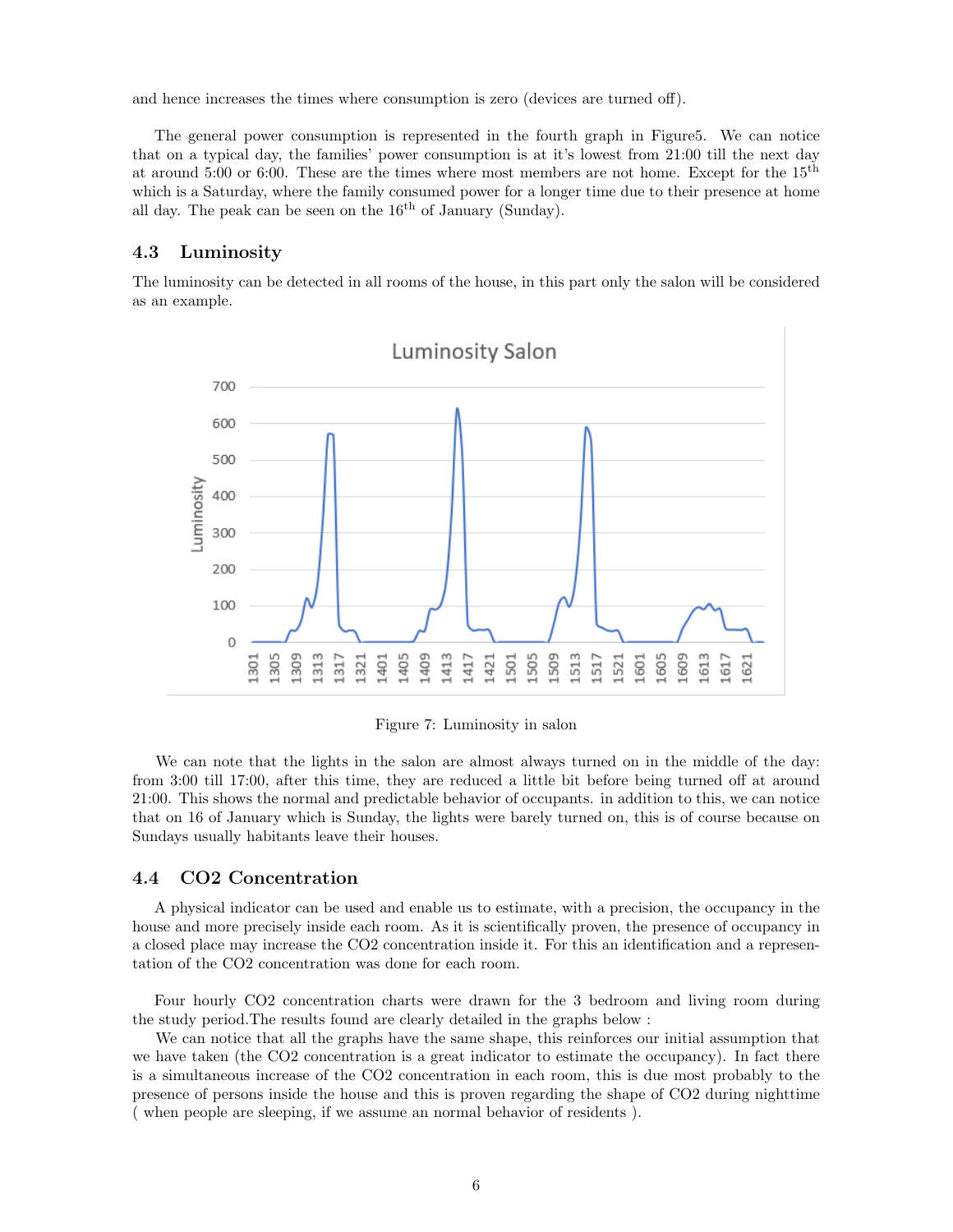

Figure 8: Bedrooms and Living room CO2 concentration

Spikes for each room and during the same period (for example for the period of time 13-12-2021 00:00:00 to 13-12-2021 6:00:00), As it is shown in each graph, were identified. We can notice, from these spikes, that sometimes the CO2 concentration inside bedroom2 as well as bedroom3 is above the limit comfort concentration (about 1500 PPM)  $|4|$ . Based on this analysis actions can be taken to reduce these concentrations (automatic ventilation for example).

#### 4.5 Occupancy

Using the CO2 concentration, we can estimate the occupancy of a room. The code was implemented on Google Collab using python language. As explained in the previous section, the code will detect occupancy when the CO2 concentration increases.



Figure 9: Occupancy in Room1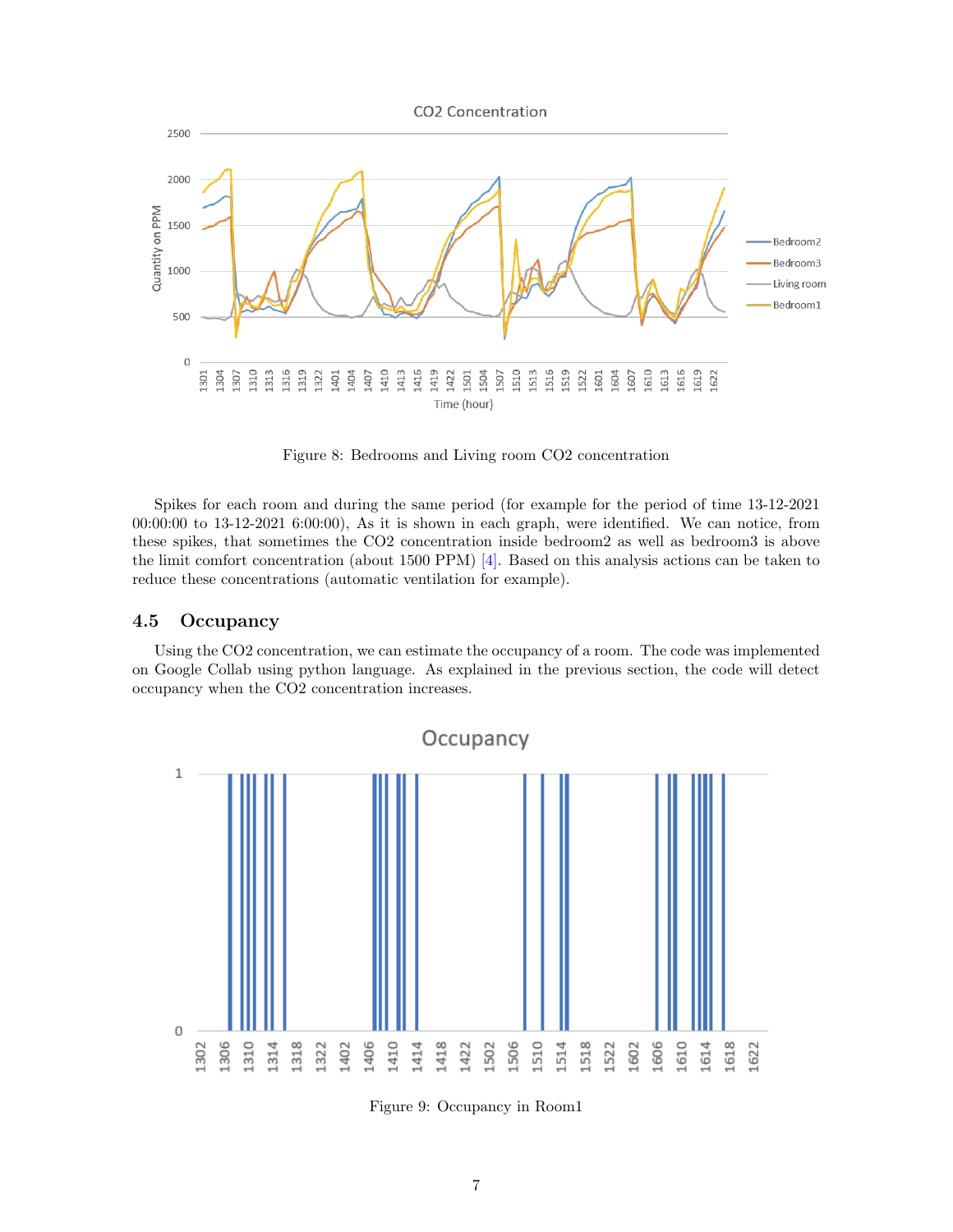Room 1 was taken as an example. The occupancy detection plays a big role in regulating energy consumption. Using this feature, smart homes can dim or turn off the lights, turn off the heater, TV... when no occupancy is detected in the house.

In this case, one indicator (CO2 Concentration) was taken into account; however, occupancy detection can be done by taking into consideration other features such as power consumption, motion, lights state, acoustic pressure... This for sure offers more accurate results.

# 5 Conclusion

Smart homes are a great way for consumers to start engaging in reducing their energy consumption and acting for the environment. The ability to control smart devices from a distance or even when we are asleep through scheduling them to turn on/off when required to, gives the user the authority to control his consumption at any time. Not to mention that most smart and modern electric devices consume less energy to function because of their high efficiency.

Smart Homes play a big role in changing the mentality of consumers and pushing them to think about regulating their consumption; however, we cannot neglect the importance of the customers own mentality and engagement.

Consumers who are not aware of the environmental issues and their influence on the environment can use smart homes in an inadequate way that makes their disadvantages outweigh the advantages.